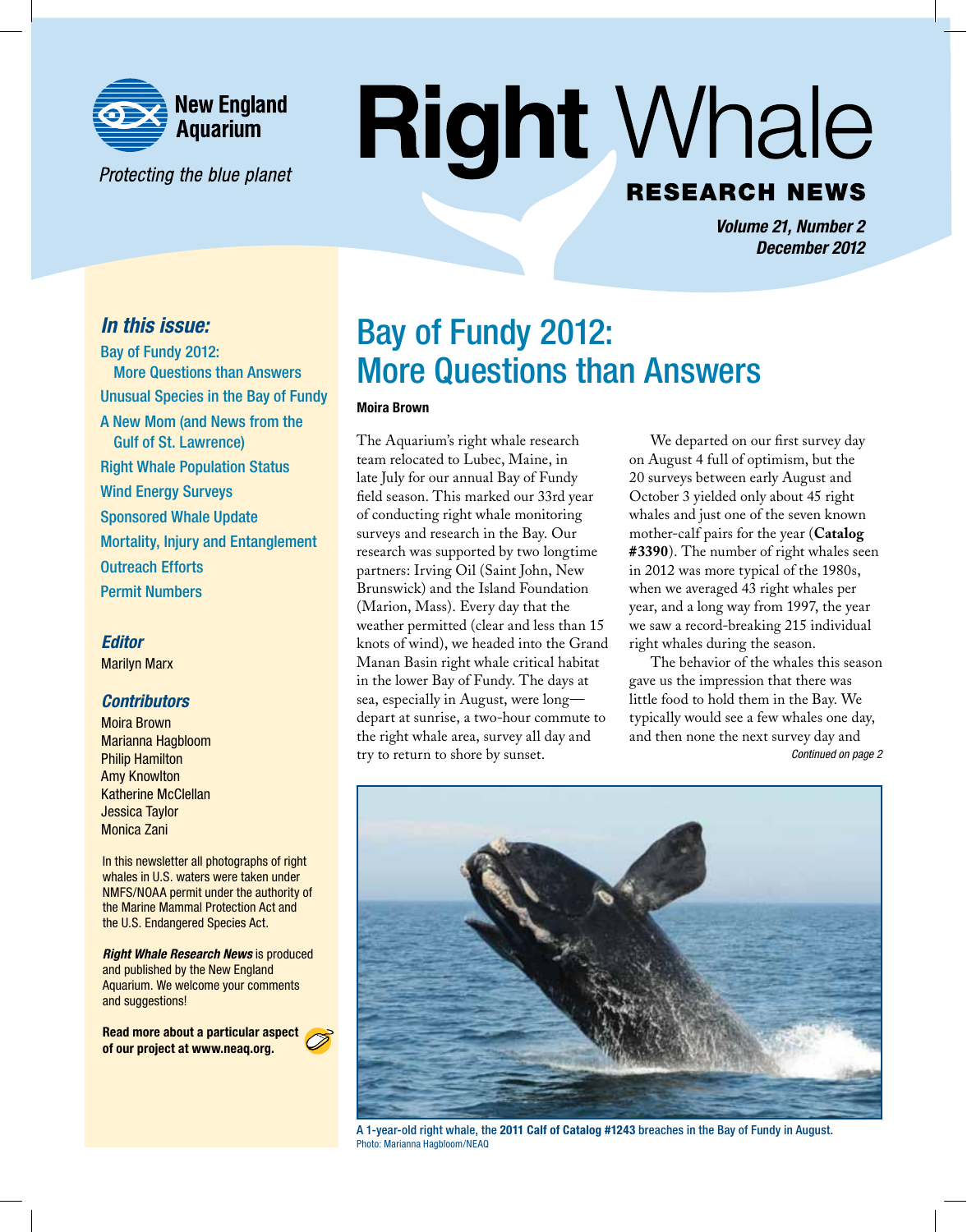### *Continued from page 1* Bay of Fundy 2012

then a small influx again. In addition, the right whales we encountered appeared to be traveling and searching for food rather than targeting a zooplankton patch at depth. So where was all the zooplankton? Water temperatures in the Bay were quite a bit warmer this year—58° F to 59° F compared to the more usual 46° F to 52°F. And a recent study discovered dramatic reductions in phytoplankton in the Gulf of Maine in recent years. (Phytoplankton, or plant plankton, is the very base of the food chain and is dinner for the copepods that right whales feed on.)

So with warmer water and reduced volume of phytoplankton, it's possible that there have been some shifts in the food resource for right whales perhaps the copepods are available in a different location than usual, or at a slightly different time of year.

Are right whales responding to these or other environmental variations and changing their distribution? This summer there were a few sightings along the U.S. East Coast and in the Gulf of St. Lawrence (See *A New Mom...*), and we received reports from fishermen of right whales on Roseway Basin (the second critical habitat area for right whales in Canadian waters), but it was too late in the season to mount a survey offshore. Perhaps this unusual distribution pattern may be demonstrating the right whales' ability to adapt to what will probably be an increasingly changing environment. Our challenge is to locate the areas outside of the Bay of Fundy where they may be aggregating in the summer months. We are already making plans to expand the range of our surveys in Canadian waters in 2013 to cover Roseway Basin and other areas where right whales have aggregated in the past.

Visit our field season blog for more details and stories from the field season. rightwhales.neaq.org

# Unusual Species in the Bay of Fundy

#### Moira Brown

Over the past few years we have been treated to some unusual whale sightings in the Bay of Fundy. In 2010 several sperm whales were seen in the Bay (for only the second time in 31 years; see *Bay of Fundy…*in *RWRN Dec. 2010*) and they showed up again in 2011 and 2012, as did pilot whales and white-beaked dolphins. And this year, on August 19, we got quite a surprise when a whale that surfaced near our boat turned out to be another novel species for the Bay in our records: a bowhead whale! Based on entanglement scars on the peduncle we were able to confirm that it is the same individual seen by the Provincetown Center for Coastal Studies aerial survey team in March 2012! Bowheads are typically found only in the Arctic, so there has been much speculation as to whether this one is from the Eastern Arctic population, or whether it could have traversed the Northwest Passage and be from the Western Arctic. At this point we don't know anything about its origin except that it's a long way from home.

On October 3 we were treated to another surprise visit, an orca (killer whale)! There have been a number of



visited the Bay in August. Photo: Amy Knowlton/NEAQ

sightings over the last several years of a lone male around Nova Scotia, easily identified by scars on its tall dorsal fin. This orca turns out to be the same one we saw during a survey of Roseway Basin in 2010. This leaves us wondering: Do these additional species mean that the Bay of Fundy ecosystem is changing, or are these sightings merely the wanderings of a few individuals outside of their typical range?





Bowhead whales (left) are larger, Arctic relatives of right whales (right). Their heads are more strongly arched and they lack the distinctive callosities of right whales. Bowhead photo: Meagan Moeyaert/NEAQ; Right whale photo: NEAQ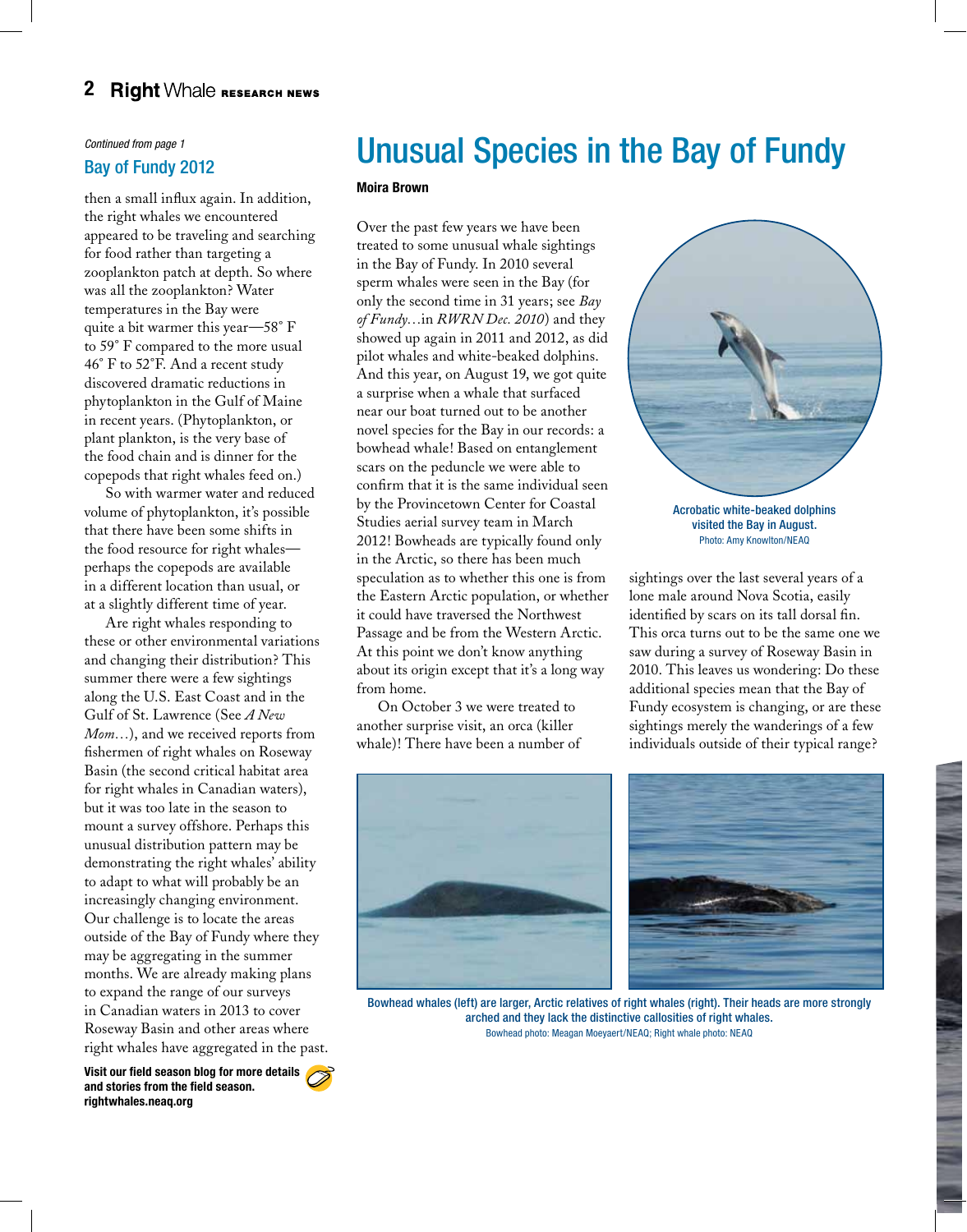## A New Mom (and News from the Gulf of St. Lawrence)

#### Philip Hamilton

On May 19, 2012, a team of researchers from the Northeast Fisheries Science Center (NEFSC) photographed a right whale mother and calf during a research cruise along the northern edge of Georges Bank. The team sent a photograph of the mother to the Aquarium, and after a thorough review of the images in our archive, we discovered that she matched a whale that had not yet been cataloged. (It often takes several sightings of a whale to obtain enough photographic information to add it to the Catalog.) Combining photos from her first two sightings in 2009, a sighting in 2011 and this sighting in 2012, we were able to catalog her as **#3995**. It is very rare to first add a whale to the Catalog when she is a mother. It means she was seen only a few times, if at all, during the 10 (on average) years it takes for a whale to grow to maturity. The last two whales that were first cataloged as mothers occurred in

2002 and 1996. These whales must use habitats that are not being surveyed.

Given the scarcity of previous sightings of this whale, we weren't surprised when we didn't see her and her calf in the Bay of Fundy later in the summer. There were several right whale sightings in the Gulf of St. Lawrence (GSL) this year, so when we were alerted to a photograph posted on Facebook of three right whales, including a calf, in GSL, we thought it might be them. Unfortunately, we could not identify either of the adult whales in the posted image because of the image quality, and we were never able to track down additional photos. Who knows? Maybe this new mom frequents the largely unsurveyed waters of the GSL and that was her calf in the photo. We know that some mothers are regulars in the GSL, and a number of other whales have gone there over the years (See *North Atlantic…Quebec* in *RWRN* 

*Dec 2006*). This year right whales were sighted in the GSL on at least seven different days in August including **Diablo (Catalog #3139)**, who was first seen there as a calf in 2001 and who has returned repeatedly, and **Catalog #2681**, a 16 year-old male who was last photographed in the GSL in 2002. Interestingly, **Catalog #2681** was seen there on August 4 this year and then 28 days later in the Bay of Fundy. This type of movement supports our belief that right whales were not settling down in one place for the summer to feed this year, but instead were on the move.



Catalog #3995 with her playful calf in May. The calf rests its chin on its mother's back (above) and both mother and calf lift their heads (inset). Photo: Jennifer Gatze/NEFSC, NOAA Permit #775-1875 187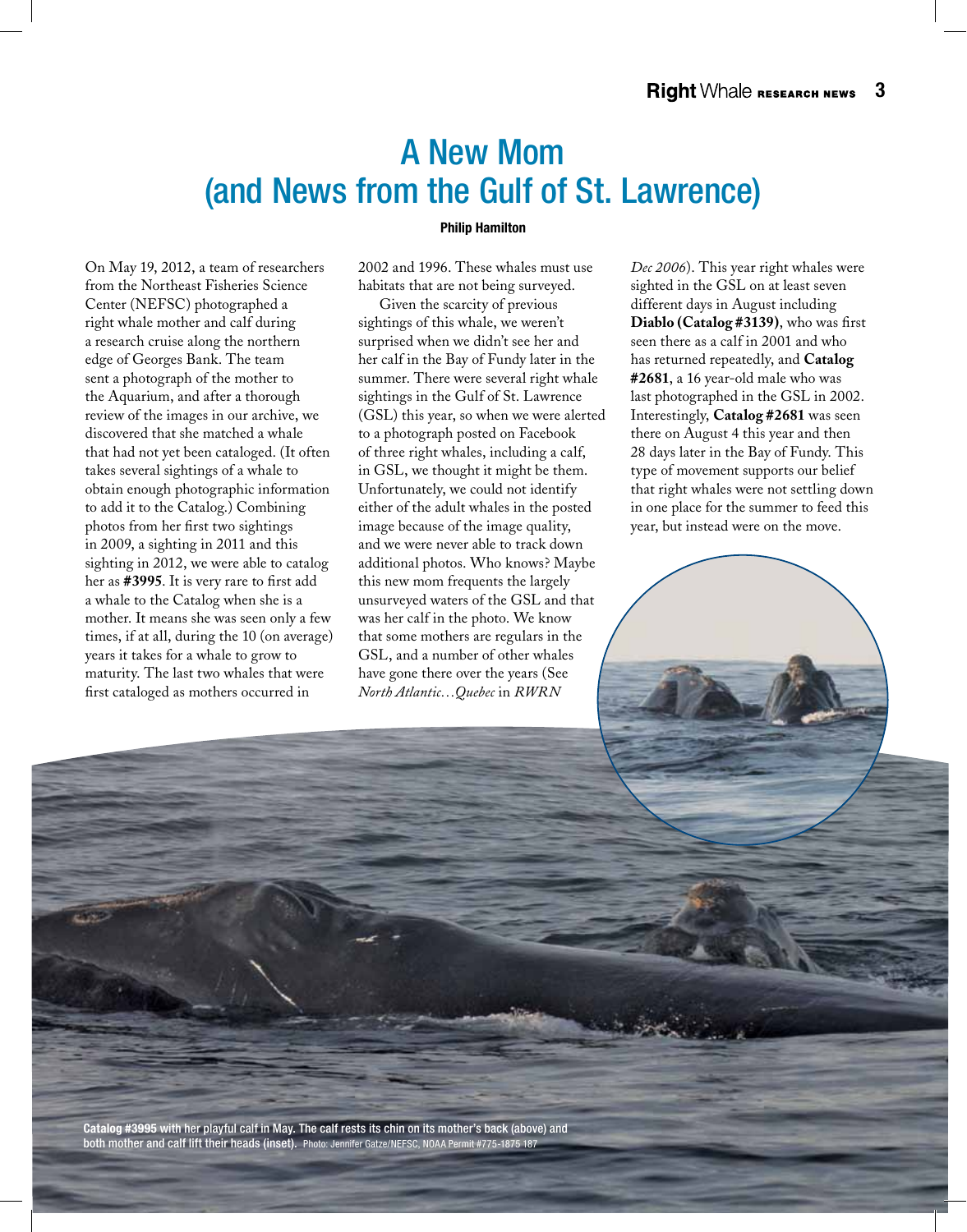# Right Whale Population Status

#### Amy Knowlton

Once a year we include a graph in our newsletter that shows the number of right whales presumed alive in each year since 1990 (to be presumed alive, an animal had to be seen alive sometime within the five years prior to or in the given year). As the graph shows, the population grew only slowly through the 1990's and then more dramatically through the 2000s to 2011. This year, 2012, the population experienced one of the lower calf counts recorded over the past 30 years (seven born, at least one dead) and endured several significant entanglements, including one documented entanglement mortality. So the increase witnessed over the past 11 years may not persist in 2012, but we will not have a firm number until all the data are fully processed. Despite the gains this population has seen, it seems entanglement remains one of their most serious threats. We will continue our efforts to investigate and report on entanglement impacts and explore all possible solutions to this persistent problem that right whales continue to endure.



# Wind Energy **Surveys**

Jessica Taylor

The first year of large whale and turtle aerial surveys funded by Massachusetts Clean Energy Center has been successfully completed in an area proposed for wind energy development off the coast of Massachusetts. Due to the unique goals of this study, some survey methods reliably used through decades of successful aerial projects were tweaked and modified to address changing survey questions. In the process new techniques were developed that we hope may pave the path for improved aerial data collection in the future.

While we work to analyze all the data we collected, we look back at a



Monica Zani and Jessica Taylor look for whales during an aerial survey. Photo: NEAQ

productive year. During the 140 plus hours of flight time (two surveys per month), we collected around 144,000 images in our vertical photography, with an average of 7,000 images processed per flight! In aerial survey planes that don't have bubble windows, the observers cannot see directly under the plane, so our plane has a camera mounted over glass in the belly that is set to take continuous vertical images along the track line. It is a painstaking task to

review these images, but when they are combined with each observer's visual sightings we get a more comprehensive assessment of the area surveyed. The grueling process of sifting through hundreds of frames of water, whitecaps, glare and more water was undertaken by our observers, whose diligent attention was rewarded by the occasional photo of a shark, dolphin or turtle.

Over the next few months we will compile our data from vertical photography and observer sightings. The University of Rhode Island will begin sightings-per-unit-effort analyses, density and abundance estimates and will look for spatial and temporal patterns of various species detected. We very much look forward to sharing our discoveries with you once we have finished our analyses. Stay tuned for updates and news of future, similar work.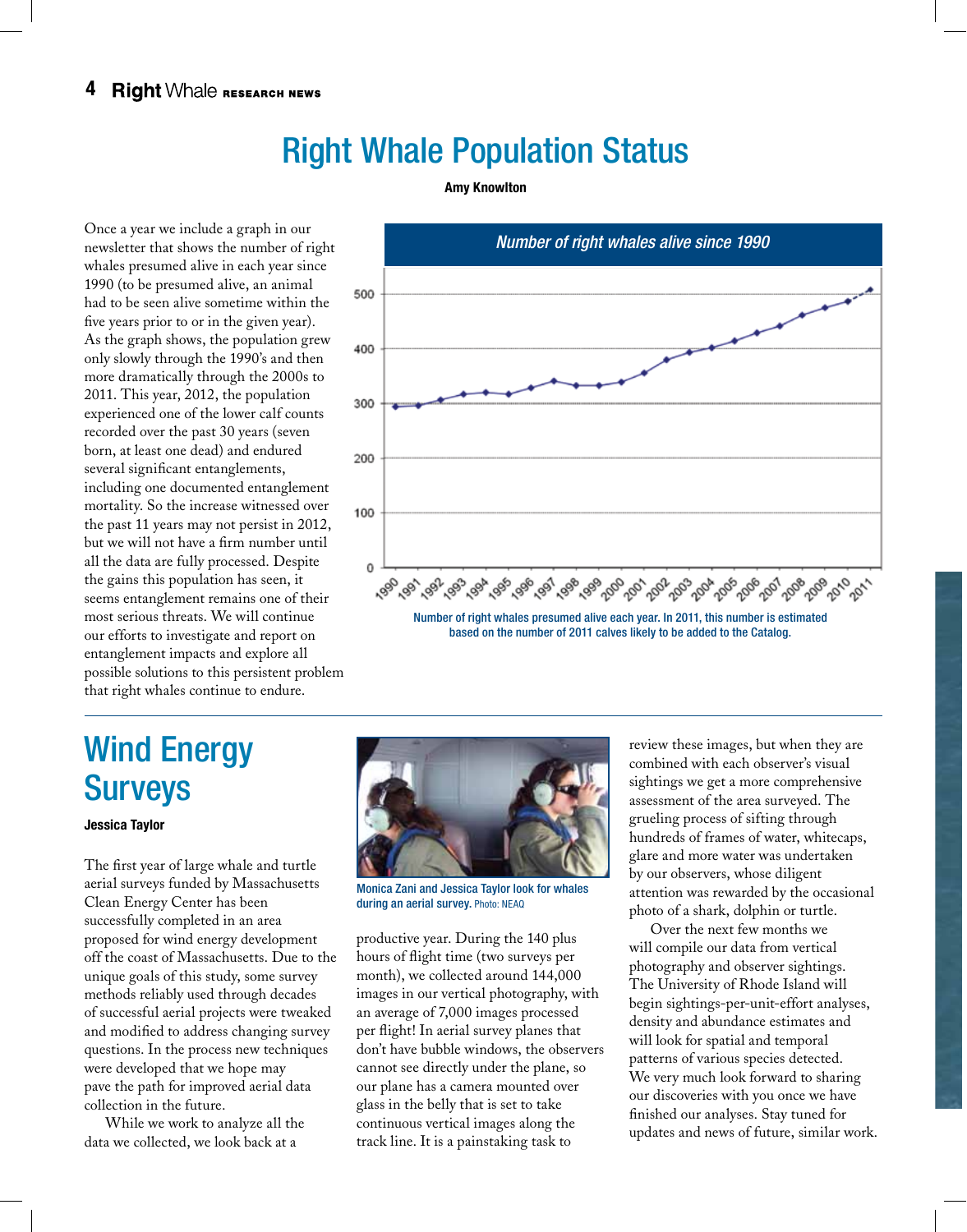# Sponsored Whale Update

#### Marianna Hagbloom

The field season in the Bay of Fundy was a quiet one for right whale sightings, and unfortunately we didn't see any of our sponsored whales in the Bay this summer. We were hoping that we would see **Phoenix** (**Catalog #1705)** and her new calf, since she brought her last calf (born in 2007) to the Bay. But she, like most of the other mothers of the year, must have spent the months in a more ideal habitat. However, we do have sighting updates for two of our sponsored whales:

**• Piper** (**Catalog #2320**) was seen on April 13 by the Southeast Fisheries Science Center off the coast of New Jersey. Although it has been three years since **Piper** had her last calf, she was not seen with a calf this year. We hope she will calve in 2013.

**• Shackleton** (**Catalog #2440**) was spotted by the New England Aquarium Whale Watch on April 7, while they were in transit to Stellwagen Bank to observe humpback whales. **Shackleton** was skim feeding near another right whale. Knowing that it's illegal to approach within 500 yards of a right whale in U.S. waters, the vessel was only able to get a few confirming photos as they slowly and carefully moved away from him. But from that brief glimpse he appeared to be in good condition.

We wish we had more sightings to report, but please check out the map below for all the sponsored whale sightings within the past 12 months. And thank you for sponsoring a right whale to support our research!



coast of New Jersey in April. Photo: NOAA/NOAA permit # 779-1633-02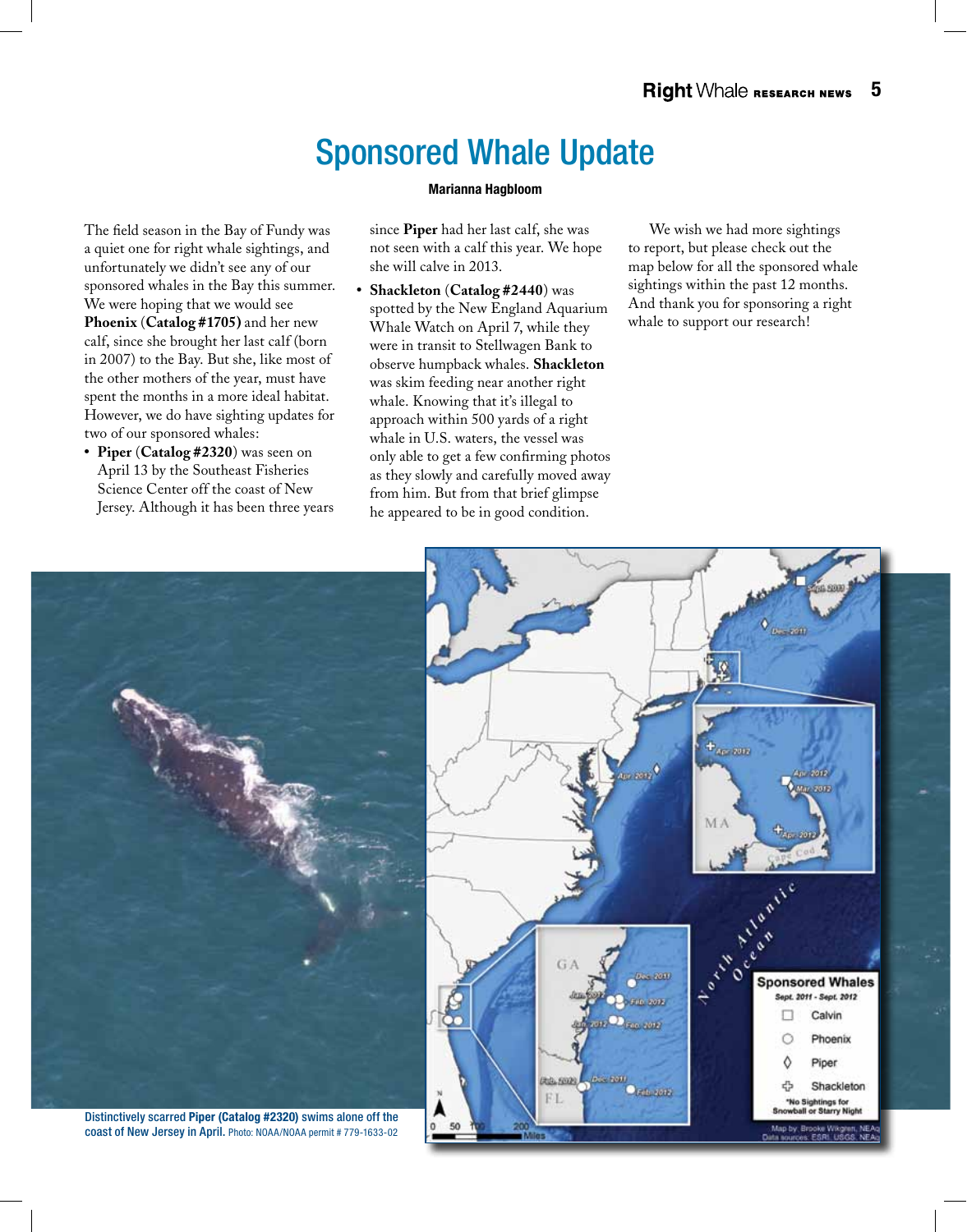# Mortality, Injury, and Entanglement

Monica Zani

*In each newsletter we report on new injuries, entanglements and mortalities that the right whale population has suffered in the preceding six months and update you on the on-going cases. We have added a new category to this update called "entrapment" which will cover recent entrapments in herring weirs (a large circular fish trap made of net and poles). The following is a brief summary of all these known events.* 

### *Mortalities*

An unidentified female right whale washed ashore around July 19 in eastern Nova Scotia. The carcass was severely decomposed but a necropsy was conducted on July 25. A large bundle of line (more than 1,000 feet) wrapped many times around the whale's tailstock (peduncle) indicates that the cause of death was entanglement (and probably drowning). DNA analysis of a bone may determine ID.

### *Injury*

- • **Eros** (**Catalog #3701,** 5-year-old, unknown sex): Documented in Cape Cod Bay in March with a small series of new prop wounds on the left side of its body. The whale had been previously and extensively documented throughout January off the coasts of Florida, Georgia and South Carolina without the prop marks.
- • **Monarch** (**Catalog #2460**, adult female): Sighted in May in the Great South Channel (east of Cape Cod, Mass.) with new and extensive entanglement scars/wounds around her peduncle.



Catalog #1708 swims in a herring weir off Grand Manan Island on August 25, 2012. Photo: Marianna Hagbloom/NEAQ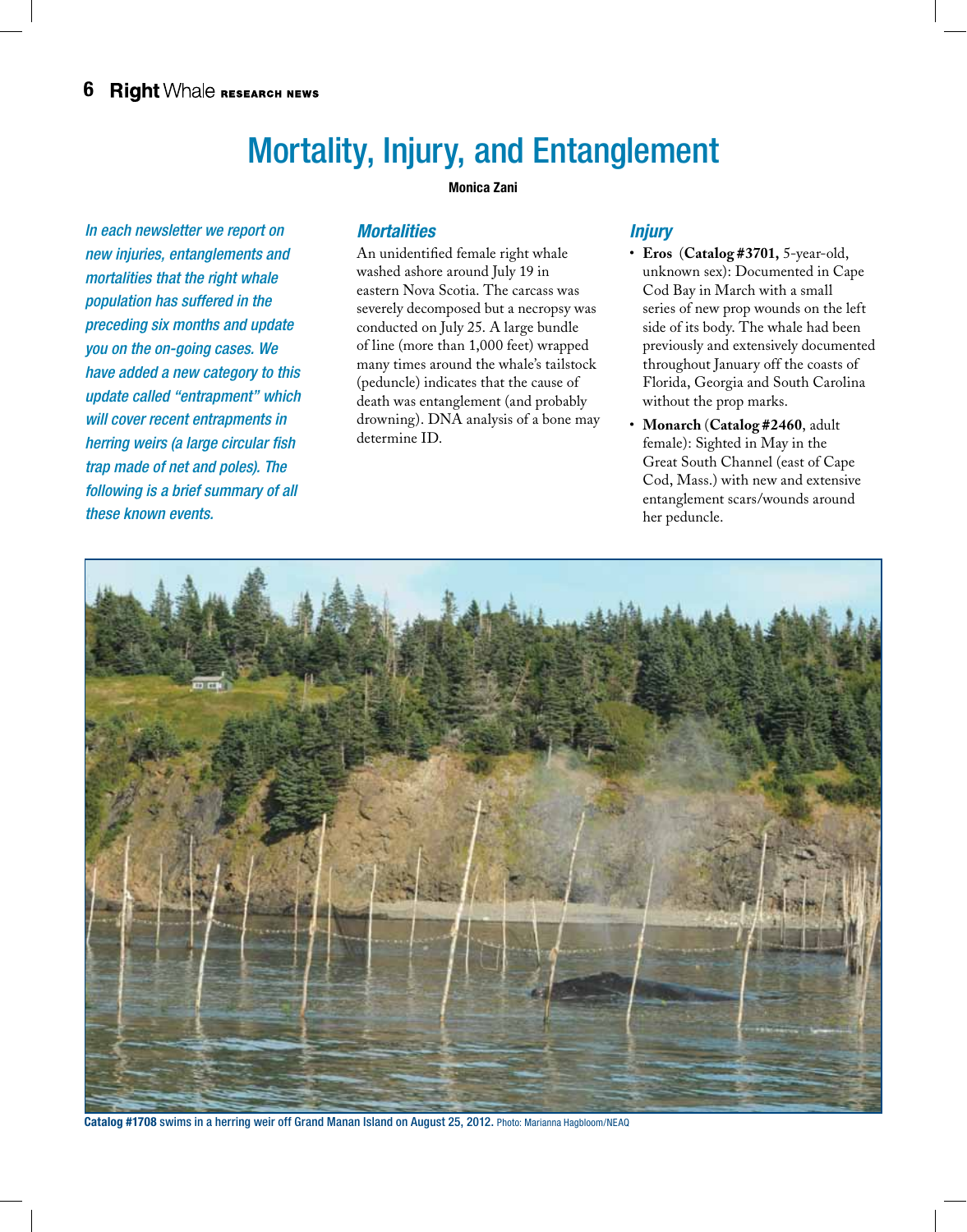- • **Catalog #1278** (adult male): Photographed in early August by a whale watch boat in the Gulf of St. Lawrence, Canada, with new and extensive entanglement scars/wounds on his head and peduncle.
- • **Catalog #3610** (female of unknown age): Documented in the Bay of Fundy in late September with new and extensive entanglement scars/wounds around her peduncle. She had been seen six months prior in Cape Cod Bay without such wounds.

### *Entanglements*

• **WR-2012-10** (temporary ID code)**:** An entangled right whale that is unidentified at this time was documented in May on Georges Bank (approximately 120 miles east of Cape Cod, Mass.). The whale's evasive behavior made documentation difficult and therefore the entanglement configuration is unknown.

### *Previously Entangled Whales*

- • **Catalog #3996** (3-year-old, unknown sex. Previously referred to as **M040**, a temporary code): Originally seen entangled in February in Cape Cod Bay, this whale was photographed in September off Jeffreys Ledge still entangled. The entanglement has shifted forward of the blowholes and appears to be tighter.
- • **Kingfisher** (**Catalog #3346**, 9-yearold male): First documented with an entanglement in 2004, he continues to be the longest persistent right whale entanglement case. He was seen in June east of Cape Cod, Mass. still carrying gear on his right flipper.

### *Previously Entangled Whales with no current update*

These whales have not been sighted since we last reported on their entanglement in previous newsletters, but we want to recognize that their entanglements may still persist or, in some cases, the whale may have died offshore.

• **Catalog #1719:** Adult female, last seen in January 2012. **Catalog #3111:** 11-year-old male last seen in April 2012. **Catalog #3821:**  4-year-old, unknown sex, last seen in February 2012. **Catalog #3302:** 9-year-old male last seen in September 2011. **Catalog #3993:**  3-year-old male last seen in February 2011. **Catalog #4090:** 2-year-old, unknown sex, last seen in September 2011. **Catalog #1503:** 22-year-old female last seen in 2010. **Catalog #1019:** adult male last seen in 2009.

### *Entrapments*

- **• Catalog #1708 (**25-year-old male): Reported trapped in a herring weir off Grand Manan Island, New Brunswick, on August 25. The weir fisherman had to remove much of the structure before the whale finally swam out two days later.
- **• Catalog #3790 (**unknown age and sex): First sighted trapped in a herring weir off Grand Manan Island on October 17. The whale remained in the weir for at least a full day before the weir fisherman removed the bottom netting, at which time the whale forced its way out between the bottom poles.

# Outreach Efforts

#### Katherine McClellan

*The Consortium for Wildlife Bycatch Reduction has partnered with the Maine Lobstermen's Association (MLA) to carry out projects to encourage dialog among fishermen, scientists and gear manufacturers to help reduce large whale entanglements in fishing gear.*

In 2011, the Bycatch Consortium hosted a workshop that brought together a diverse group of scientists and fishermen to examine fishing gear removed from entangled whales (see *Dynamics of Large Whale…*in *RWRN May 2011)*. The goal was to "reverse engineer" whale entanglements (i.e., try to determine how a whale would have had to collide with the fishing gear in order to result in the configuration of rope we see on the animal). To follow up on the success of the workshop, the Bycatch Consortium and MLA hosted a series of informal meetings with lobstermen in Maine last spring to present the latest research on whale entanglements and bycatch mitigation. The Consortium and the MLA also hosted booths at the MLA's Annual Weekend and the Maine Fishermen's Forum to provide information about whale research and to answer questions. Throughout these projects, lobstermen provided feedback on the bycatch mitigation gear research that has been conducted and what direction they would like to see future research take. They also discussed ways to configure gear that may pose less of a risk to whales. The MLA has compiled these ideas and hopes to distribute them later this year.

To learn more about disentanglement efforts for right whales and other large whales, visit the website of our colleagues at the Provincetown Center for Coastal Studies, who are the pioneers in disentanglement techniques. Together with their network partners they have saved many whales from a slow and painful death.

http://www.coastalstudies.org/what-we-do/whale-rescue/update\_disentanglement.htm/